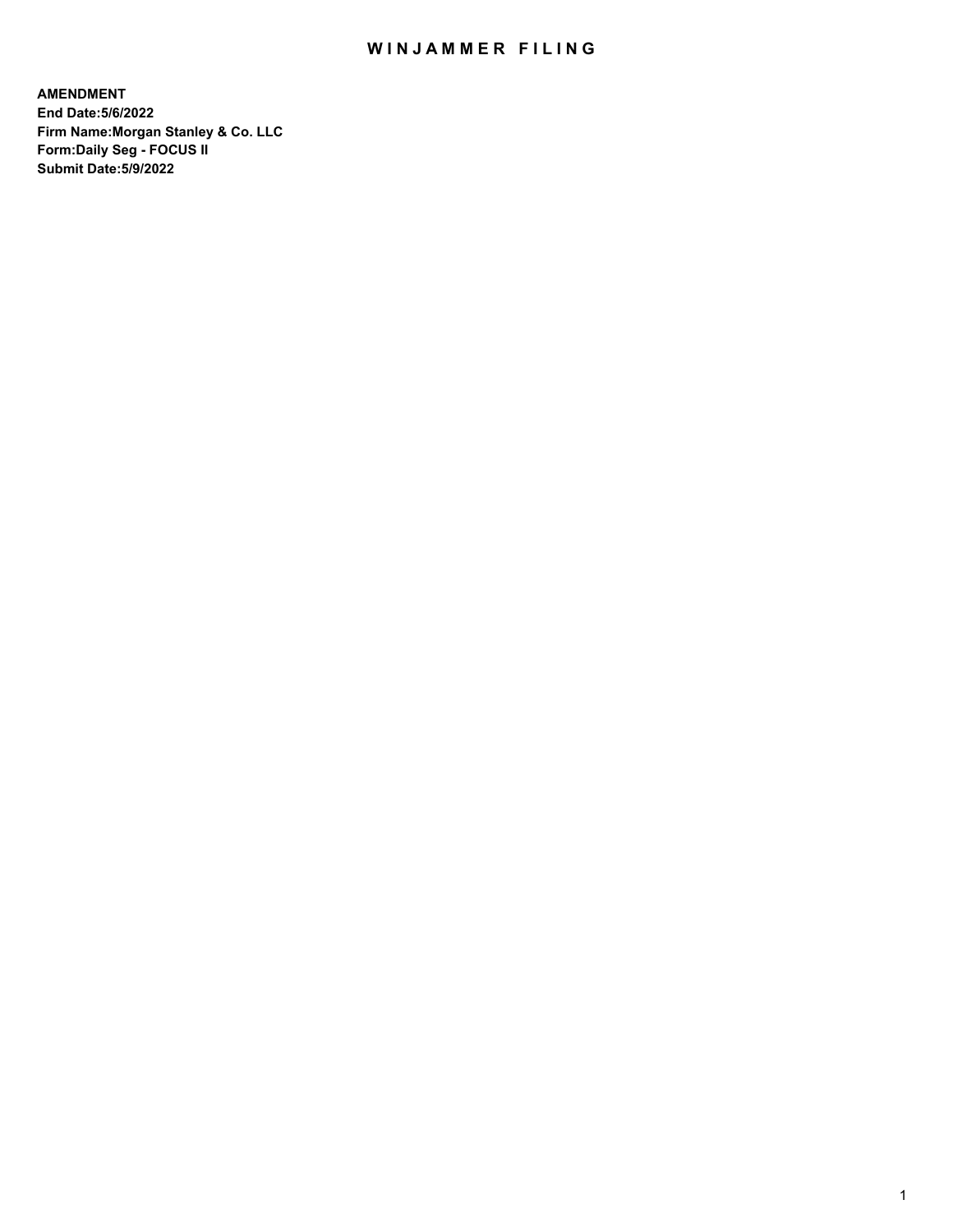**AMENDMENT** 

**End Date:5/6/2022 Firm Name:Morgan Stanley & Co. LLC Form:Daily Seg - FOCUS II Submit Date:5/9/2022 Daily Segregation - Cover Page**

| $\frac{1}{2}$                                                                     |                                     |
|-----------------------------------------------------------------------------------|-------------------------------------|
| Name of Company                                                                   | <b>Morgan Stanley &amp; Co. LLC</b> |
| <b>Contact Name</b>                                                               | <b>Ikram Shah</b>                   |
| <b>Contact Phone Number</b>                                                       | 212-276-0963                        |
| <b>Contact Email Address</b>                                                      | Ikram.shah@morganstanley.com        |
| FCM's Customer Segregated Funds Residual Interest Target (choose one):            |                                     |
| a. Minimum dollar amount: ; or                                                    | 235,000,000                         |
| b. Minimum percentage of customer segregated funds required:% ; or                | <u>0</u>                            |
| c. Dollar amount range between: and; or                                           | 00                                  |
| d. Percentage range of customer segregated funds required between: % and %.       | 0 <sub>0</sub>                      |
| FCM's Customer Secured Amount Funds Residual Interest Target (choose one):        |                                     |
| a. Minimum dollar amount: ; or                                                    | 140,000,000                         |
| b. Minimum percentage of customer secured funds required:%; or                    | <u>0</u>                            |
| c. Dollar amount range between: and; or                                           | <u>00</u>                           |
| d. Percentage range of customer secured funds required between:% and%.            | 0 <sup>0</sup>                      |
| FCM's Cleared Swaps Customer Collateral Residual Interest Target (choose one):    |                                     |
| a. Minimum dollar amount: ; or                                                    | 92,000,000                          |
| b. Minimum percentage of cleared swaps customer collateral required:%; or         | <u>0</u>                            |
| c. Dollar amount range between: and; or                                           | 0 <sup>0</sup>                      |
| d. Percentage range of cleared swaps customer collateral required between:% and%. | 0 <sub>0</sub>                      |

Attach supporting documents CH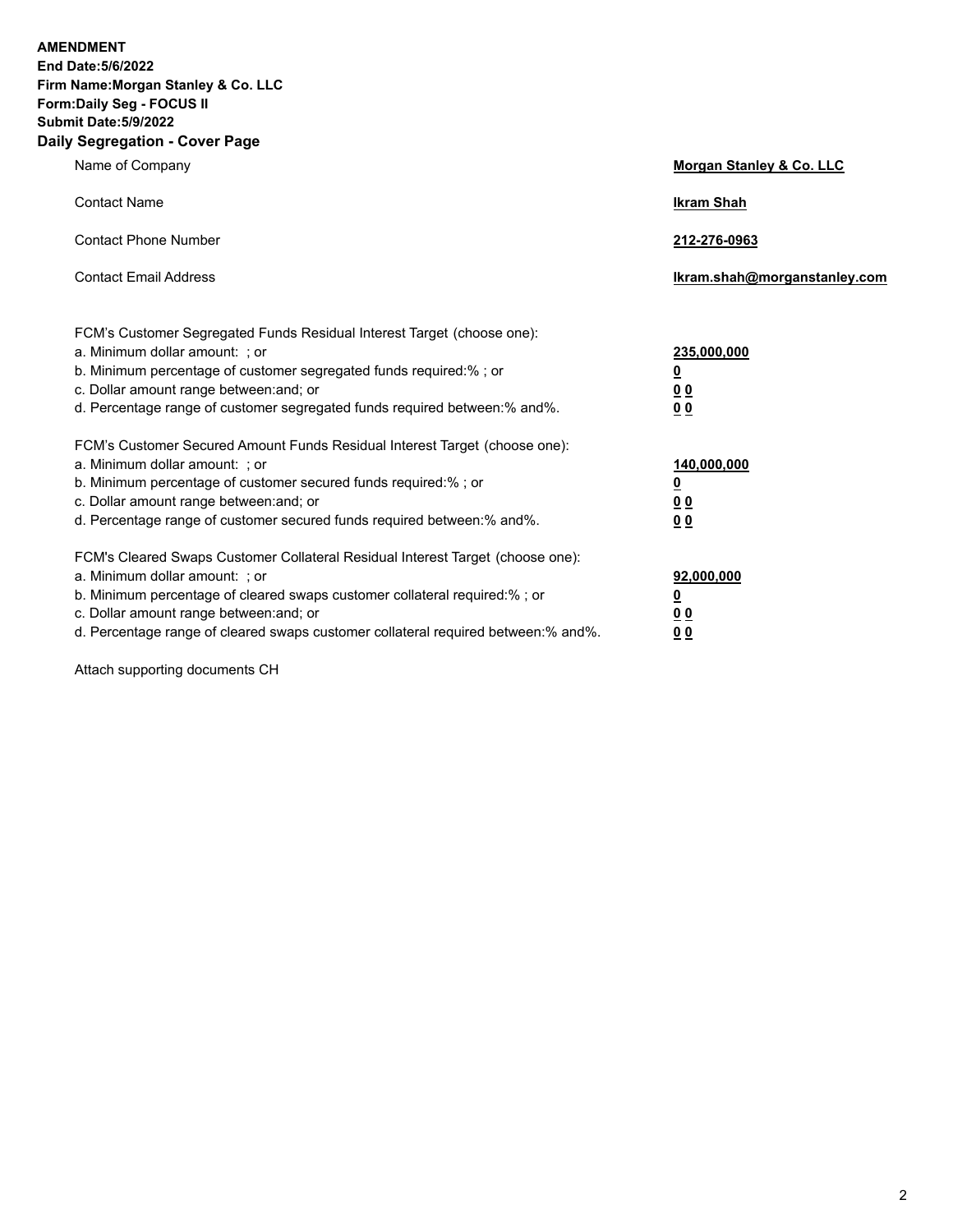|                | <b>AMENDMENT</b><br>End Date: 5/6/2022<br>Firm Name: Morgan Stanley & Co. LLC<br>Form: Daily Seg - FOCUS II<br><b>Submit Date: 5/9/2022</b><br><b>Daily Segregation - Secured Amounts</b> |                                              |
|----------------|-------------------------------------------------------------------------------------------------------------------------------------------------------------------------------------------|----------------------------------------------|
|                | Foreign Futures and Foreign Options Secured Amounts<br>Amount required to be set aside pursuant to law, rule or regulation of a foreign                                                   | $0$ [7305]                                   |
|                | government or a rule of a self-regulatory organization authorized thereunder                                                                                                              |                                              |
| 1.             | Net ledger balance - Foreign Futures and Foreign Option Trading - All Customers<br>A. Cash                                                                                                | 5,320,419,592 [7315]                         |
| 2.             | B. Securities (at market)<br>Net unrealized profit (loss) in open futures contracts traded on a foreign board of trade                                                                    | 2,595,593,307 [7317]<br>1,448,050,953 [7325] |
| 3.             | Exchange traded options                                                                                                                                                                   |                                              |
|                | a. Market value of open option contracts purchased on a foreign board of trade                                                                                                            | 40,454,958 [7335]                            |
|                | b. Market value of open contracts granted (sold) on a foreign board of trade                                                                                                              | -24,200,380 [7337]                           |
| 4.             | Net equity (deficit) (add lines 1. 2. and 3.)                                                                                                                                             | 9,380,318,430 [7345]                         |
| 5.             | Account liquidating to a deficit and account with a debit balances - gross amount                                                                                                         | 90,773,382 [7351]                            |
|                | Less: amount offset by customer owned securities                                                                                                                                          | -84,942,153 [7352] 5,831,229                 |
|                |                                                                                                                                                                                           | [7354]                                       |
| 6.             | Amount required to be set aside as the secured amount - Net Liquidating Equity<br>Method (add lines 4 and 5)                                                                              | 9,386,149,659 [7355]                         |
| 7.             | Greater of amount required to be set aside pursuant to foreign jurisdiction (above) or line<br>6.                                                                                         | 9,386,149,659 [7360]                         |
|                | FUNDS DEPOSITED IN SEPARATE REGULATION 30.7 ACCOUNTS                                                                                                                                      |                                              |
| $\mathbf{1}$ . | Cash in banks                                                                                                                                                                             |                                              |
|                | A. Banks located in the United States                                                                                                                                                     | 119,464,089 [7500]                           |
|                | B. Other banks qualified under Regulation 30.7                                                                                                                                            | 340,491,025 [7520] 459,955,114<br>[7530]     |
| 2.             | <b>Securities</b>                                                                                                                                                                         |                                              |
|                | A. In safekeeping with banks located in the United States                                                                                                                                 | 1,455,443,257 [7540]                         |
|                | B. In safekeeping with other banks qualified under Regulation 30.7                                                                                                                        | 93,201,832 [7560] 1,548,645,089<br>[7570]    |
| 3.             | Equities with registered futures commission merchants                                                                                                                                     |                                              |
|                | A. Cash                                                                                                                                                                                   | 29,811,796 [7580]                            |
|                | <b>B.</b> Securities                                                                                                                                                                      | $0$ [7590]                                   |
|                | C. Unrealized gain (loss) on open futures contracts                                                                                                                                       | 5,632,014 [7600]                             |
|                | D. Value of long option contracts                                                                                                                                                         | <u>0</u> [7610]                              |
|                | E. Value of short option contracts                                                                                                                                                        | 0 [7615] 35,443,810 [7620]                   |
| 4.             | Amounts held by clearing organizations of foreign boards of trade                                                                                                                         |                                              |
|                | A. Cash                                                                                                                                                                                   | $0$ [7640]                                   |
|                | <b>B.</b> Securities<br>C. Amount due to (from) clearing organization - daily variation                                                                                                   | $0$ [7650]<br>$0$ [7660]                     |
|                | D. Value of long option contracts                                                                                                                                                         | $0$ [7670]                                   |
|                | E. Value of short option contracts                                                                                                                                                        | 0 [7675] 0 [7680]                            |
| 5.             | Amounts held by members of foreign boards of trade                                                                                                                                        |                                              |
|                | A. Cash                                                                                                                                                                                   | 5,054,811,989 [7700]                         |
|                | <b>B.</b> Securities                                                                                                                                                                      | 1,046,948,218 [7710]                         |
|                | C. Unrealized gain (loss) on open futures contracts                                                                                                                                       | 1,442,418,939 [7720]                         |
|                | D. Value of long option contracts                                                                                                                                                         | 40,454,958 [7730]                            |
|                | E. Value of short option contracts                                                                                                                                                        | -24,200,380 [7735] 7,560,433,724             |
| 6.             | Amounts with other depositories designated by a foreign board of trade                                                                                                                    | [7740]<br>$0$ [7760]                         |
| 7.             | Segregated funds on hand                                                                                                                                                                  | $0$ [7765]                                   |
| 8.             | Total funds in separate section 30.7 accounts                                                                                                                                             | 9,604,477,737 [7770]                         |
| 9.             | Excess (deficiency) Set Aside for Secured Amount (subtract line 7 Secured Statement                                                                                                       | 218,328,078 [7380]                           |
| 10.            | Page 1 from Line 8)<br>Management Target Amount for Excess funds in separate section 30.7 accounts                                                                                        | 140,000,000 [7780]                           |
|                |                                                                                                                                                                                           |                                              |

11. Excess (deficiency) funds in separate 30.7 accounts over (under) Management Target **78,328,078** [7785]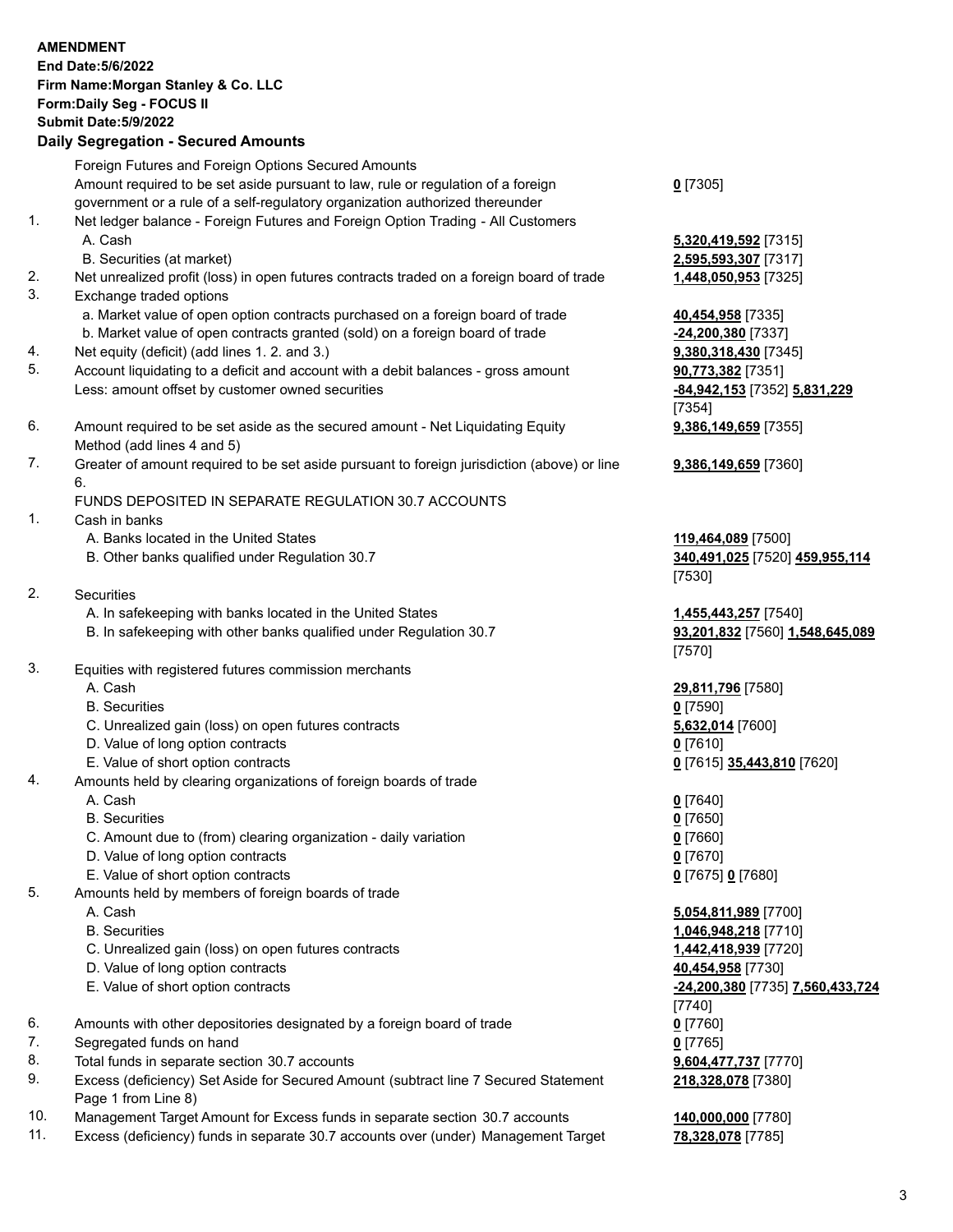|           | <b>AMENDMENT</b>                                                                    |                                 |
|-----------|-------------------------------------------------------------------------------------|---------------------------------|
|           | End Date: 5/6/2022                                                                  |                                 |
|           | Firm Name: Morgan Stanley & Co. LLC                                                 |                                 |
|           | Form: Daily Seg - FOCUS II                                                          |                                 |
|           | <b>Submit Date: 5/9/2022</b>                                                        |                                 |
|           | Daily Segregation - Segregation Statement                                           |                                 |
|           | SEGREGATION REQUIREMENTS(Section 4d(2) of the CEAct)                                |                                 |
| 1.        | Net ledger balance                                                                  |                                 |
|           | A. Cash                                                                             | 22,101,652,999 [7010]           |
|           | B. Securities (at market)                                                           | 8,921,491,831 [7020]            |
| 2.        | Net unrealized profit (loss) in open futures contracts traded on a contract market  | -4,262,028,695 [7030]           |
| 3.        | Exchange traded options                                                             |                                 |
|           | A. Add market value of open option contracts purchased on a contract market         | 3,160,450,860 [7032]            |
|           | B. Deduct market value of open option contracts granted (sold) on a contract market | $-2,434,154,583$ [7033]         |
| 4.        | Net equity (deficit) (add lines 1, 2 and 3)                                         | 27,487,412,412 [7040]           |
| 5.        | Accounts liquidating to a deficit and accounts with                                 |                                 |
|           | debit balances - gross amount                                                       | 1,058,169,225 [7045]            |
|           | Less: amount offset by customer securities                                          | -1,055,492,890 [7047] 2,676,335 |
|           |                                                                                     | [7050]                          |
| 6.        | Amount required to be segregated (add lines 4 and 5)                                | 27,490,088,747 [7060]           |
|           | FUNDS IN SEGREGATED ACCOUNTS                                                        |                                 |
| 7.        | Deposited in segregated funds bank accounts                                         |                                 |
|           | A. Cash                                                                             | 2,854,021,632 [7070]            |
|           | B. Securities representing investments of customers' funds (at market)              | $0$ [7080]                      |
|           | C. Securities held for particular customers or option customers in lieu of cash (at | 4,172,662,413 [7090]            |
|           | market)                                                                             |                                 |
| 8.        | Margins on deposit with derivatives clearing organizations of contract markets      |                                 |
|           | A. Cash                                                                             | 15,820,947,273 [7100]           |
|           | B. Securities representing investments of customers' funds (at market)              | $0$ [7110]                      |
|           | C. Securities held for particular customers or option customers in lieu of cash (at | 4,589,669,346 [7120]            |
|           | market)                                                                             |                                 |
| 9.<br>10. | Net settlement from (to) derivatives clearing organizations of contract markets     | 460,131,023 [7130]              |
|           | Exchange traded options                                                             |                                 |
|           | A. Value of open long option contracts<br>B. Value of open short option contracts   | 3,160,450,860 [7132]            |
| 11.       | Net equities with other FCMs                                                        | -2,434,154,583 [7133]           |
|           | A. Net liquidating equity                                                           | 17,879,393 [7140]               |
|           | B. Securities representing investments of customers' funds (at market)              | $0$ [7160]                      |
|           | C. Securities held for particular customers or option customers in lieu of cash (at | $0$ [7170]                      |
|           | market)                                                                             |                                 |
| 12.       | Segregated funds on hand                                                            | 159,160,072 [7150]              |
| 13.       | Total amount in segregation (add lines 7 through 12)                                | 27,880,505,383 [7180]           |
| 14.       | Excess (deficiency) funds in segregation (subtract line 6 from line 13)             | 390,416,636 [7190]              |
| 15        | Management Target Amount for Excess funds in segregation                            | 235 000 000 [7104]              |

15. Management Target Amount for Excess funds in segregation<br>16. Excess (deficiency) funds in segregation over (under) Manag Excess (deficiency) funds in segregation over (under) Management Target Amount Excess

**155,416,636** [7198]